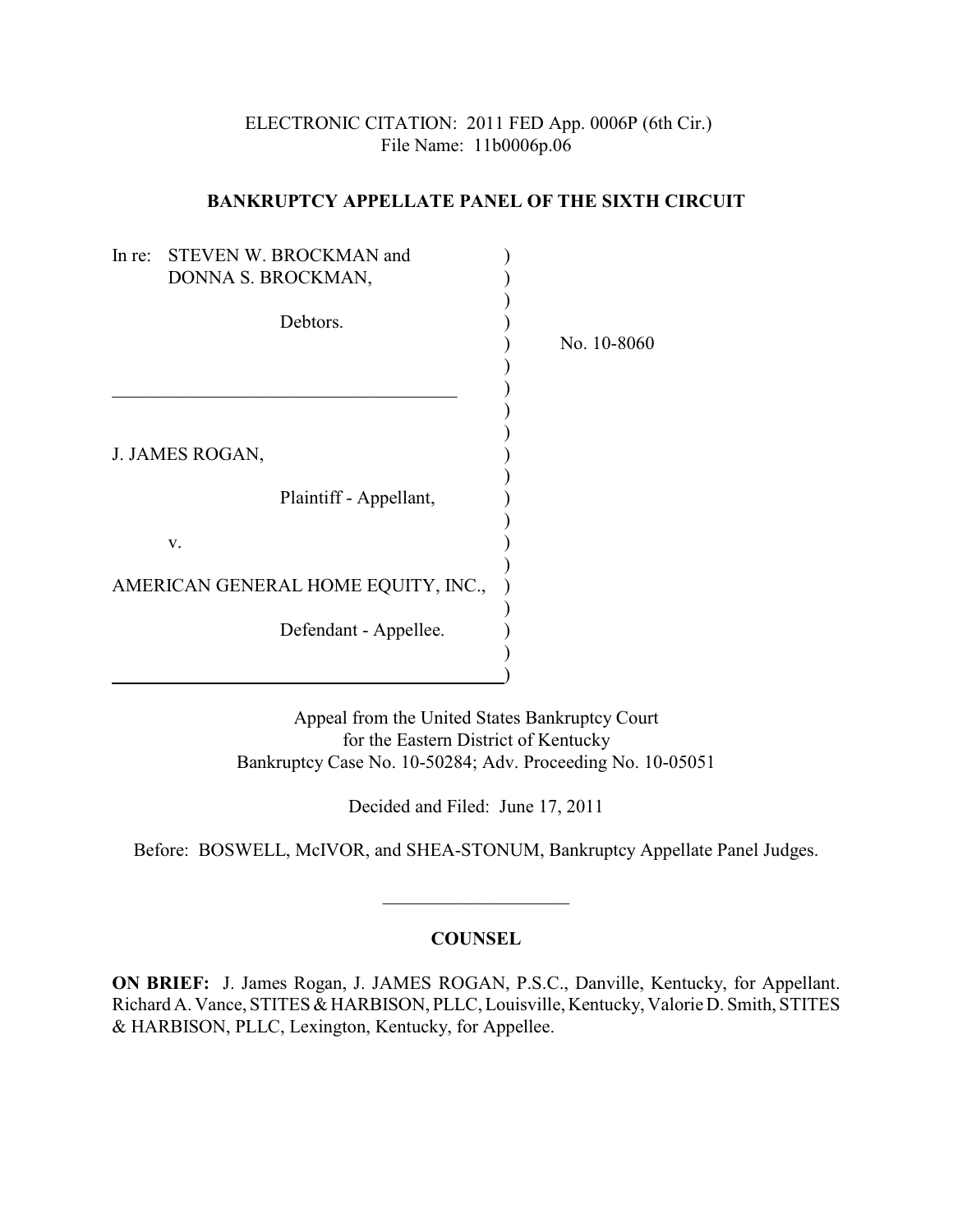## **OPINION \_\_\_\_\_\_\_\_\_\_\_\_\_\_\_\_\_\_\_\_**

**\_\_\_\_\_\_\_\_\_\_\_\_\_\_\_\_\_\_\_\_**

MARCI B. McIVOR, Bankruptcy Appellate Panel Judge. J. James Rogan, chapter 7 trustee, appeals an order of the bankruptcy court granting summary judgment in favor of American General Home Equity, Inc. on the Trustee's adversary complaint seeking to avoid a mortgage granted to American General by chapter 7 debtor Donna Brockman on the grounds that the mortgage did not properly describe the property encumbered by the mortgage.

#### **I. ISSUE ON APPEAL**

The issue presented by this appeal is whether the bankruptcy court erred in granting summary judgment in favor of American General Home Equity, Inc. The court found that the property description in the subject mortgage was sufficient under Kentucky law and dismissed the Trustee's adversary proceeding seeking to avoid the mortgage.

### **II. JURISDICTION AND STANDARD OF REVIEW**

The Bankruptcy Appellate Panel has jurisdiction to decide this appeal. The United States District Court for the Eastern District of Kentucky has authorized appeals to the Panel, and neither party timely elected to have this appeal heard by the district court. 28 U.S.C.  $\S$  158(b)(6), (c)(1). A final order of the bankruptcy court may be appealed as of right pursuant to 28 U.S.C. § 158(a)(1). For purposes of appeal, an order is final if it "ends the litigation on the merits and leaves nothing for the court to do but execute the judgment." *Midland Asphalt Corp. v. United States*, 489 U.S. 794, 798, 109 S. Ct. 1494, 1497 (1989) (citations omitted). An order granting summary judgment is a final order. *Drown v. Nat'l City Bank* (*In re Ingersoll*), 420 B.R. 414, 415 (B.A.P. 6th Cir. 2009).

The bankruptcy court's final order granting the chapter 7 trustee's motion for summary judgment is reviewed de novo. *See Int'l Dairy Foods Ass'n v. Boggs*, 622 F.3d 628, 635 (6th Cir. 2010). "'Under a *de novo* standard of review, the reviewing court decides an issue independently of, and without deference to, the trial court's determination.'" *In re Ingersoll*, 420 B.R. at 415 (quoting *Buckeye Check Cashing, Inc. v. Meadows*(*In re Meadows*), 396 B.R. 485 (B.A.P. 6th Cir. 2008)).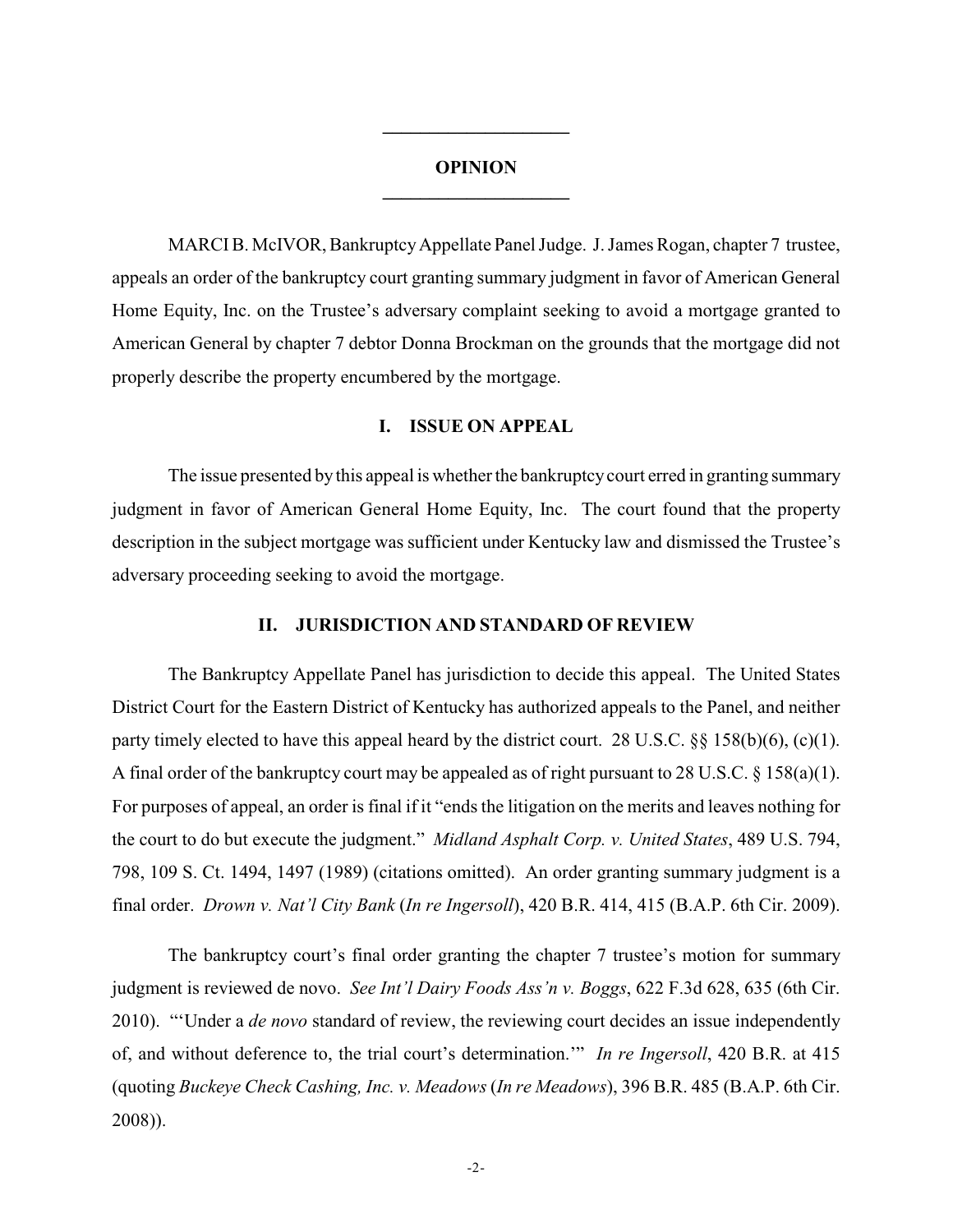#### **III. FACTS**

On January 27, 2006, Donna S. Brockman<sup>1</sup> ("Debtor") and her former husband, David Hogston, granted a mortgage in favor of American General Home Equity, Inc. ("American General") to secure indebtedness of \$132,897.86. The mortgage was duly recorded on January 30, 2006, in the Fayette County Clerk's Office in Mortgage Book 5610, pages 141-146.

In the space provided for a property description, the mortgage reads: see EXHIBIT "A." Following the page containing the Debtor's signature is a page marked "EXHIBIT A LEGAL DESCRIPTION." That page is attached to and recorded with the mortgage at page 146 of the county mortgage book and provides, in pertinent part:

> Being all of Lot No. 6, Block "F", Unit 1-E of the Fairhaven Subdivision, to the City of Lexington, Fayette County, Kentucky, as shown by plat of record in Plat Cabinet F, Slide 498, in the Fayette County Clerk's Office, to which reference is made for a more particular description of the property.

> BEING THE PROPERTY CONVEYED IN Deed from First Kentucky Homes, Inc. to David Hogston and Donna R. Hogston, Husband and Wife, dated 6/14/1988, recorded 06/15/1988, in Deed Book 1479, Page 575, in the County Clerk's Office for Fayette County, Kentucky.

(Exhibit 1 to Appellant's Br. at 5.)

On January 29, 2010, the Debtor and her current husband, Steven W. Brockman, filed a voluntary petition for relief under chapter 7 of the Bankruptcy Code. On February 1, 2010, J. James Rogan was appointed chapter 7 trustee ("Trustee"). On May 20, 2010, the Trustee filed an adversary complaint seeking to avoid the mortgage granted in favor of American General by the Debtor and her former husband, David Hogston.<sup>2</sup>

The Trustee's adversary complaint sought to avoid American General's mortgage pursuant to the Trustee's powers as a hypothetical bona fide purchaser under 11 U.S.C. § 544. The Trustee argues that the mortgage is avoidable because the property encumbered was not described prior to

Formerly known as Donna R. Hogston. **1**

The Debtor was the sole owner of the mortgaged property when the chapter 7 petition for relief **<sup>2</sup>** was filed.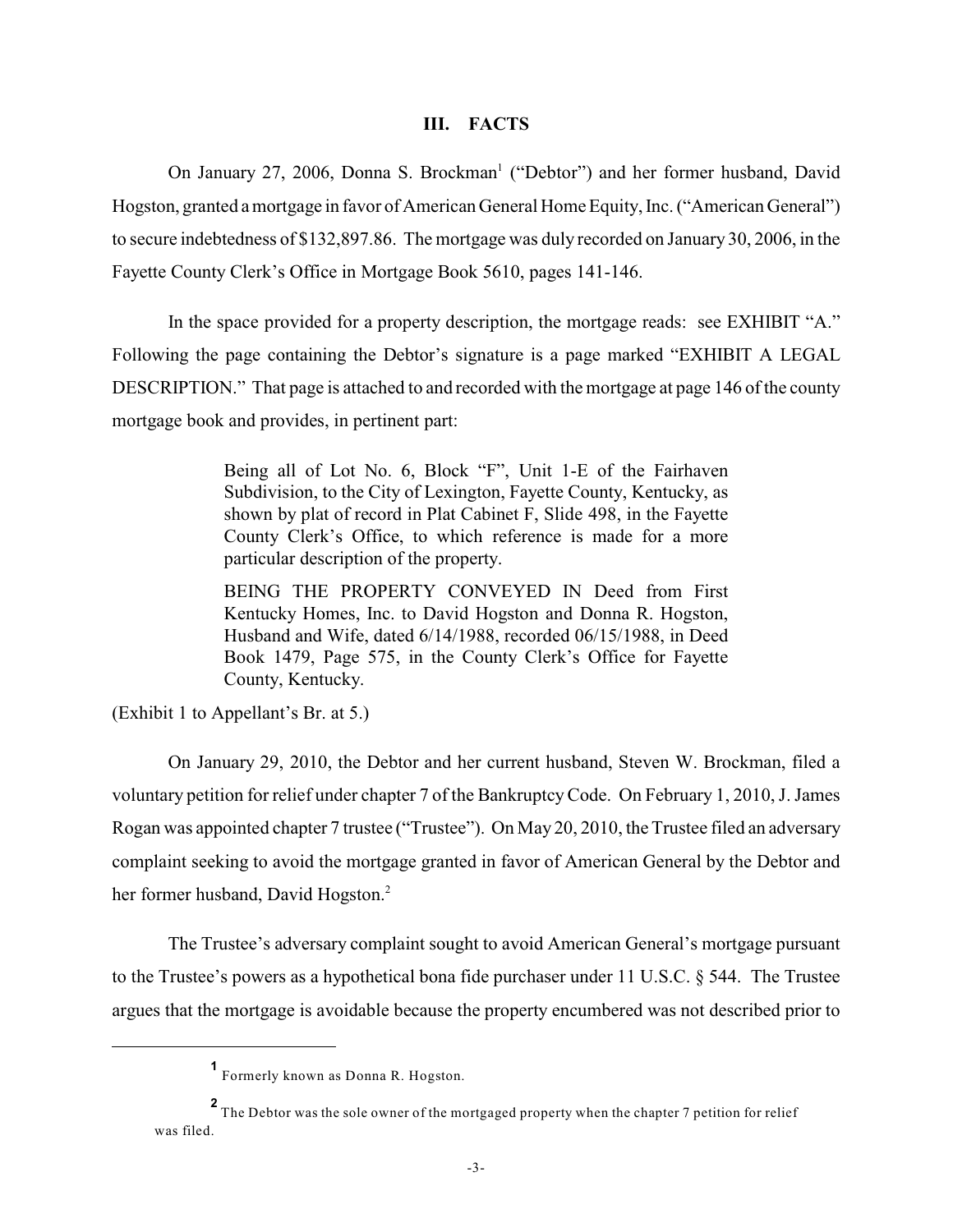the signature page of the mortgage. The Trustee asserts that the language, "see EXHIBIT A," does not satisfy the statutory requirement found in Ky. Rev. Stat. Ann. § 440.060(1).

On June 11, 2010, American General filed a motion to dismiss the Trustee's adversary complaint. American General argued that the mortgage was valid based on the incorporation by reference doctrine. On July 19, 2010, the Trustee filed a response to American General's motion to dismiss. After fully briefing the issues and arguing the matter before the bankruptcy court, the parties agreed to have American General's motion to dismiss, and the Trustee's response thereto, deemed cross-motions for summary judgment. The motions were submitted to the bankruptcy court for decision on the record.

On August 6, 2010, the bankruptcy court issued an order granting American General's motion for summary judgment and overruling the Trustee's cross-motion for summary judgment. The Trustee's timely appeal followed.

#### **IV. DISCUSSION**

Pursuant to 11 U.S.C. § 544, the Trustee is considered a bona fide purchaser of the Debtor's property and may therefore avoid certain obligations placed on the property that are voidable under state law. *See, e.g., Rogan v. Bank One, N.A.* (*In re Cook*), 457 F.3d 561, 566 (6th Cir. 2006). Kentucky law governs whether American General's security interest in the Debtor's property is superior to that of the Trustee. *Id*. In Kentucky, a bona fide purchaser of real property is put on constructive notice of a prior interest in property by the presence of a recorded deed or mortgage acknowledged according to law. Ky. Rev. Stat. Ann. § 382.270.

The Trustee does not dispute that the subject mortgage was duly recorded. The Trustee's argument is that the mortgage is insufficient to provide constructive notice to a subsequent bona fide purchaser given the allegedlyinsufficient legal description under Kentucky law. The Trustee asserts that the legal description is not sufficient because: (1) the legal description of the encumbered property appears after the page of the mortgage which contains the Debtor's signature, and (2) the language "see EXHIBIT A" is insufficient to invoke the incorporation by reference doctrine, which would make Exhibit A part of the mortgage contract. The Trustee contends that the simple "see EXHIBIT A" language used in the subject mortgage is not sufficiently clear because, by not using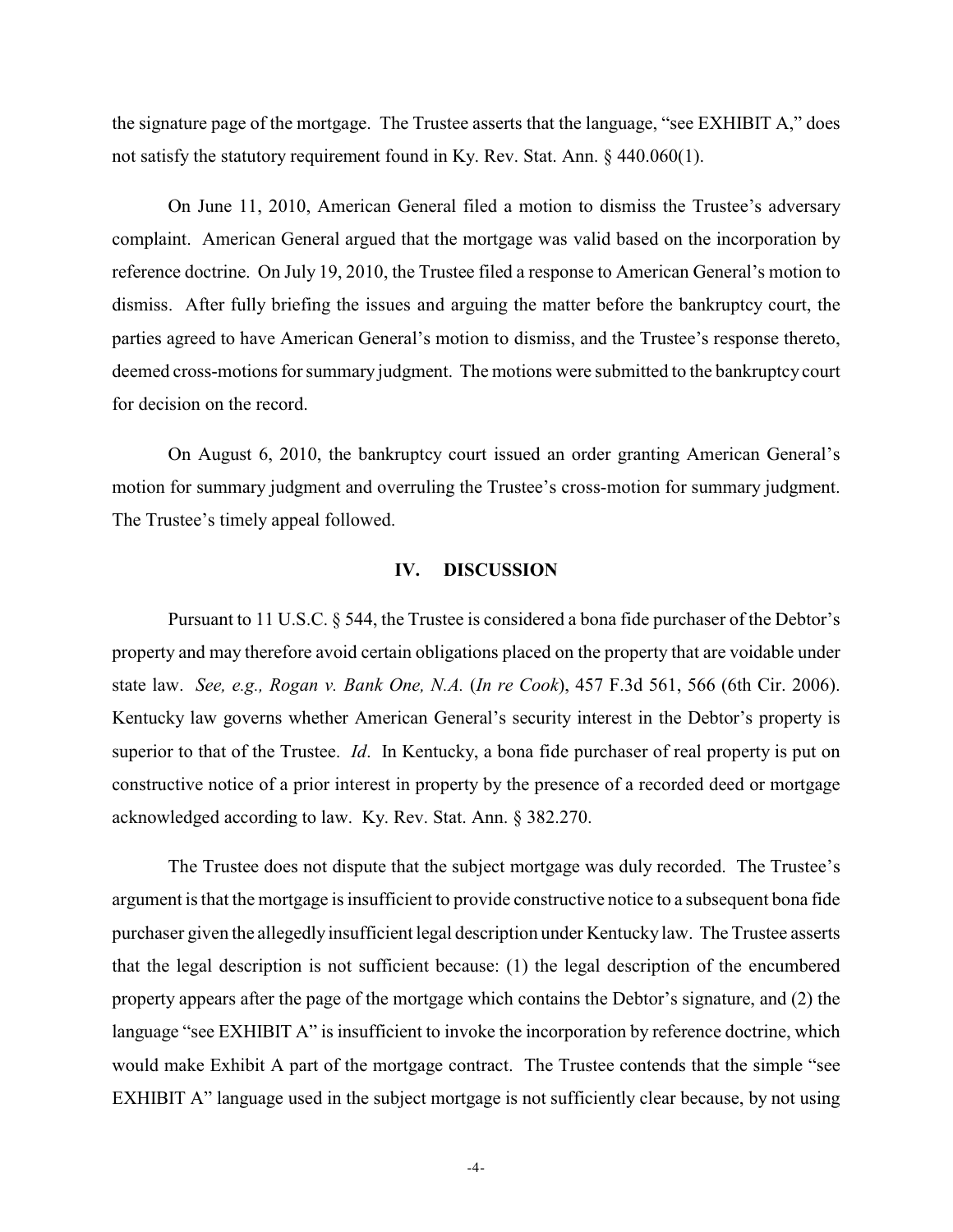words such as "attached hereto" or "made part hereof," the wording "see EXHIBIT A" does not tell a potential purchaser where Exhibit A is located. As a result, the Trustee argues the mortgage does not contain a legal description or street address of the encumbered property prior to the Debtor's signature and is, therefore, an invalid mortgage which may be avoided pursuant to 11 U.S.C. § 544.

The Trustee's argument has no merit. Kentucky Revised Statute § 446.060(1), upon which the Trustee bases his argument, provides that: "[w]hen the law requires any writing to be signed by a party thereto, it shall not be deemed to be signed unless the signature is subscribed at the end or close of the writing." It requires that a document be signed at the end or close of the writing or satisfy the requirements of the incorporation by reference doctrine. The incorporation by reference doctrine states that Ky. Rev. Stat. Ann. § 446.060(1) is satisfied if language after the signature is clearly incorporated by reference into the body of the document.

Kentucky Revised Statute  $\S$  446.060(1) embodies the principle that when a signature is placed at the end of an agreement, there is a logical inference that the document contains all of the terms by which the signer intends to be bound. *Gentry's Guardian v. Gentry*, 293 S.W. 1094 (Ky. 1927); *R.C. Durr Co., Inc. v. Bennett Indus., Inc.*, 590 S.W.2d 338 (Ky. Ct. App. 1979). However, Kentucky courts have consistently held that Ky. Rev. Stat. Ann.  $\S$  446.060(1) does not abolish the doctrine of incorporation by reference. *See, e.g., Childers & Venters, Inc. v. Sowards*, 460 S.W.2d 343 (Ky. 1970); *Bartelt Aviation, Inc. v. Dry Lake Coal Co., Inc.*, 682 S.W.2d 796 (Ky. Ct. App. 1985). Generally, the doctrine of incorporation by reference provides that "when a signature is placed after clear language [that] has expressed the incorporation of other terms and conditions by reference, it is a logical inference that the signer agrees to be bound by everything incorporated." *Bartelt*, 682 S.W.2d at 797. In order for the incorporating language to be valid and enforceable, it must appear above the signature line as it does in the subject mortgage. *Consol. Aluminum Corp. v. Krieger*, 710 S.W.2d 869 (Ky. Ct. App. 1986). While the doctrine of incorporation by reference has traditionally been applied where a contract includes a provision that incorporates terms printed on the reverse side of the same document, *see Emery Worldwide v. AAF-McQuay, Inc.*, No. 2003- CA-001446, 2005 WL 2402544, at \*4 (Ky. Ct. App. Sept. 30, 2005), it has also been applied where the terms being incorporated are found in a separate document that is provided to the party charged with knowledge of the terms therein prior to execution of the contract, such as the subject "EXHIBIT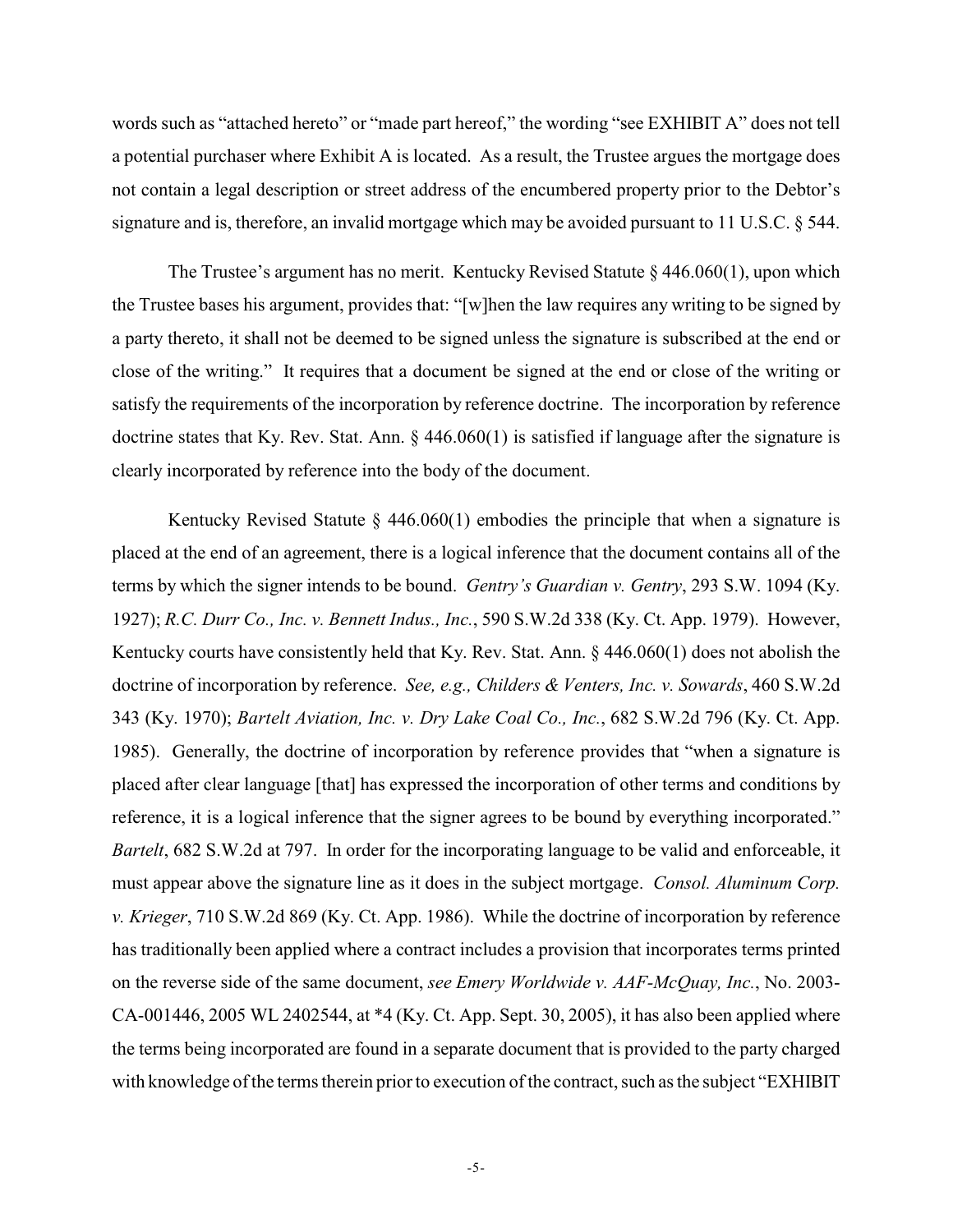A." *Id.*; *see also, e.g., Buck Run Baptist Church, Inc. v. Cumberland Sur. Ins. Co.*, 983 S.W.2d 501 (Ky. 1998).

This Panel finds that the attachment of "EXHIBIT A" and reference thereto in the mortgage is a sufficient description of the encumbered property under Kentucky law. While Kentucky's statute of frauds, Ky. Rev. Stat. Ann. § 371.010, requires that contracts for conveyance of property be in writing, neither Ky. Rev. Stat. Ann. § 371.010 nor Ky. Rev. Stat. Ann. § 446.060 requires that a legal description of property be included in a mortgage or other instrument of conveyance. *See Kendrick v. Rothacre* (*In re Rothacre*), 326 B.R. 398 (Bankr. E.D. Ky. 2005). Kentucky law does require some description of the property while allowing for "great liberality" in testing the sufficiency of the description; the description is sufficient if it enables any interested party to locate the land. *Louisville Joint Stock Land Bank v. McNeely*, 102 S.W.2d 389, 391 (Ky. 1937). Furthermore, a sufficient description may be found by looking not only to the face of the contract, but to extrinsic evidence. *See Am. Nat'l Bank v. John Van Range Co.*, 278 S.W. 133 (Ky. 1925) (description of property may be sufficient with the aid of extrinsic evidence); *Campbell v. Preece*, 118 S.W. 373 (Ky. 1909) (finding sufficient description of property in deed that stated "this day swapped farms" by looking to extrinsic evidence of actual properties swapped); *Loeb v. Conley*, 169 S.W. 575, 579 (Ky. 1914) ("if it is possible to gather the intention from the description by any reasonable rules of construction, it will be enforced . . . ."); *Baker v. Mortg. Elec. Registration Sys., Inc.*, No. 2006-CA-001450, 2007 WL 3227573, at \*5 (Ky. Ct. App. Nov. 2, 2007) (if face of mortgage provides marks by which land can be identified, it is enough to put one on constructive notice; "[D]ocument should be enforced if the description provides enough information to gather the parties' intention by any reasonable rules of construction.").

 In the instant case, the description of the property intended to be encumbered by the subject mortgage is made certain by reference to "EXHIBIT A" which was attached to and recorded with the mortgage. The incorporating language, "see EXHIBIT A," appears before the Debtor's signature making it valid and enforceable pursuant to the doctrine of incorporation by reference. The parties' intention to encumber the property described in Exhibit A is easily ascertainable by a potential purchaser under reasonable rules of construction. Prior to the Debtor's signature, the face of the mortgage references, in all capital letters, "EXHIBIT A" which is attached to and recorded with the mortgage. The Trustee's argument that the omission of the word "attached," or a similar term,